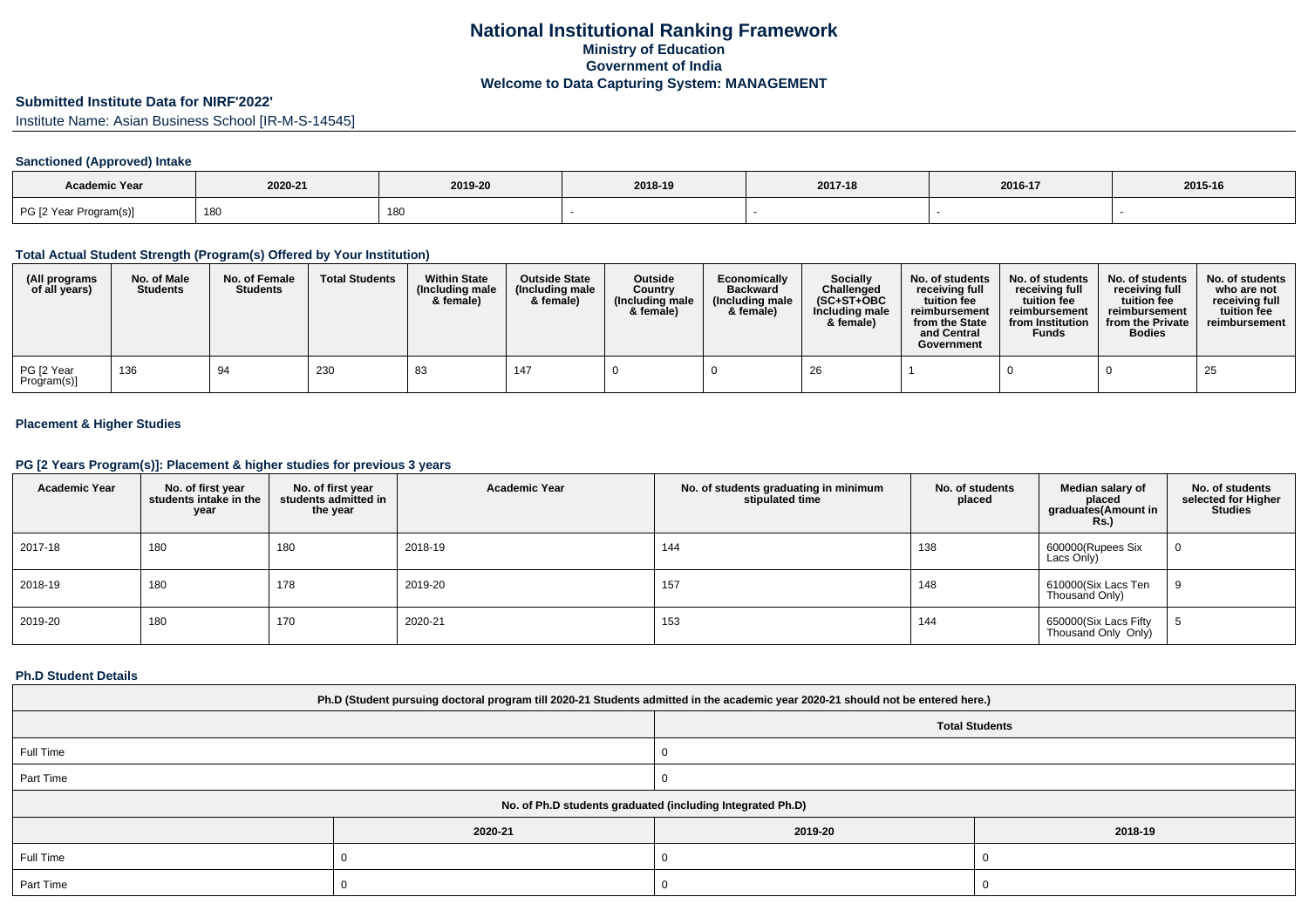#### **Financial Resources: Utilised Amount for the Capital expenditure for previous 3 years**

| Academic Year                                                                                                                                                                  | 2020-21                                                                       |                                                                                 | 2018-19                                                             |  |  |  |  |  |  |
|--------------------------------------------------------------------------------------------------------------------------------------------------------------------------------|-------------------------------------------------------------------------------|---------------------------------------------------------------------------------|---------------------------------------------------------------------|--|--|--|--|--|--|
|                                                                                                                                                                                | <b>Utilised Amount</b>                                                        | <b>Utilised Amount</b>                                                          | <b>Utilised Amount</b>                                              |  |  |  |  |  |  |
| Annual Capital Expenditure on Academic Activities and Resources (excluding expenditure on buildings)                                                                           |                                                                               |                                                                                 |                                                                     |  |  |  |  |  |  |
| Library (Books, Journals and e-Resources only)                                                                                                                                 | 1608518 (Sixteen Lakh Eight Thousand Five Hundred<br>Eighteen)                | 909865 (Nine Lakh Nine Thousand Eight Hundred Sixty five)                       | 636074 (Six Lakh Thirty six Thousand Seventy Four)                  |  |  |  |  |  |  |
| Expenditure on setting up/upgradation of laboratory                                                                                                                            | 5191371 (Fifty One Lakh Ninety One Thousand three Hundred<br>Seventy One)     | 4337071 (Forty Three Lakh Thirty Seven Thousand Seventy<br>One)                 | 4026596 (Forty Lakh Twenty Six Thousand Five Hundred<br>Ninety Six) |  |  |  |  |  |  |
| Other expenditure on creation of Capital Assets (For setting up<br>classrooms, seminar hall, conference hall, library excluding<br>expenditure on Land , Building, Roads etc.) | 15551275 (One Crore Five Lakh Fifty One Thousand Two<br>Hundred Seventy Five) | 10287586 (One Crore Two Lakhs Eighty Seven Thousand Five<br>Hundred Eighty Six) | 6641506 (Sixty Six Lakh Forty One Thousand Five Hundred<br>Six)     |  |  |  |  |  |  |

## **Financial Resources: Utilised Amount for the Operational expenditure for previous 3 years**

| <b>Academic Year</b>                                                                                                                                                                            | 2020-21                                                                          | 2019-20                                                                               | 2018-19                                                         |  |  |  |  |  |  |
|-------------------------------------------------------------------------------------------------------------------------------------------------------------------------------------------------|----------------------------------------------------------------------------------|---------------------------------------------------------------------------------------|-----------------------------------------------------------------|--|--|--|--|--|--|
| <b>Utilised Amount</b>                                                                                                                                                                          |                                                                                  | <b>Utilised Amount</b>                                                                | <b>Utilised Amount</b>                                          |  |  |  |  |  |  |
| <b>Annual Operational Expenditure</b>                                                                                                                                                           |                                                                                  |                                                                                       |                                                                 |  |  |  |  |  |  |
| Salaries (Teaching and Non Teaching staff)                                                                                                                                                      | 48094542 (Four Crore Eighty Lakh Ninety Four Thousand Five<br>Hundred Forty Two) | 46124627 (Four Crore Sixty One Lakh Twenty Four Thousand<br>Six Hundred Twenty Seven) | 49909000 (Four Crore Ninety Nine Lakh Nine Thousand)            |  |  |  |  |  |  |
| Maintenance of Academic Infrastructure or consumables and<br>other running expenditures (excluding maintenance of hostels<br>and allied services, rent of the building, depreciation cost, etc) | 1405814 (One Crore Forty Lakh Five Thousand Eight Hundred<br>Fourteen)           | 749049 (Seventy Four Lakhs Nine Thousand Forty Nine)                                  | 726049 (Seventy Two Lakhs Six Thousand Forty Nine)              |  |  |  |  |  |  |
| Seminars/Conferences/Workshops                                                                                                                                                                  | 680502 (Six Lakh Eighty Thousand Five Hundred Two)                               | 535842 (Five Lakhs Thirty Five Thousand Eight Hundred Forty<br>Two)                   | 341815 (Three Lakh Forty One Thousand Eight Hundred<br>Fifteen) |  |  |  |  |  |  |

## **Sponsored Research Details**

| <b>Financial Year</b>                    | 2020-21 | 2019-20 | 2018-19                               |
|------------------------------------------|---------|---------|---------------------------------------|
| Total no. of Sponsored Projects          |         |         |                                       |
| Total no. of Funding Agencies            |         |         |                                       |
| Total Amount Received (Amount in Rupees) |         |         | 325000                                |
| Amount Received in Words                 | Zero    | Zero    | Three Lakhs Twenty Five Thousand Only |

## **Consultancy Project Details**

| <b>Financial Year</b>                    | 2020-21                         | 2019-20                        | 2018-19                      |
|------------------------------------------|---------------------------------|--------------------------------|------------------------------|
| Total no. of Consultancy Projects        |                                 |                                |                              |
| Total no. of Client Organizations        |                                 |                                |                              |
| Total Amount Received (Amount in Rupees) | 354000                          | 944000                         | 1180000                      |
| Amount Received in Words                 | Three Lakhs Fifty Four Thousand | Nine Lakhs Forty Four Thousand | Eleven Lakhs Eighty Thousand |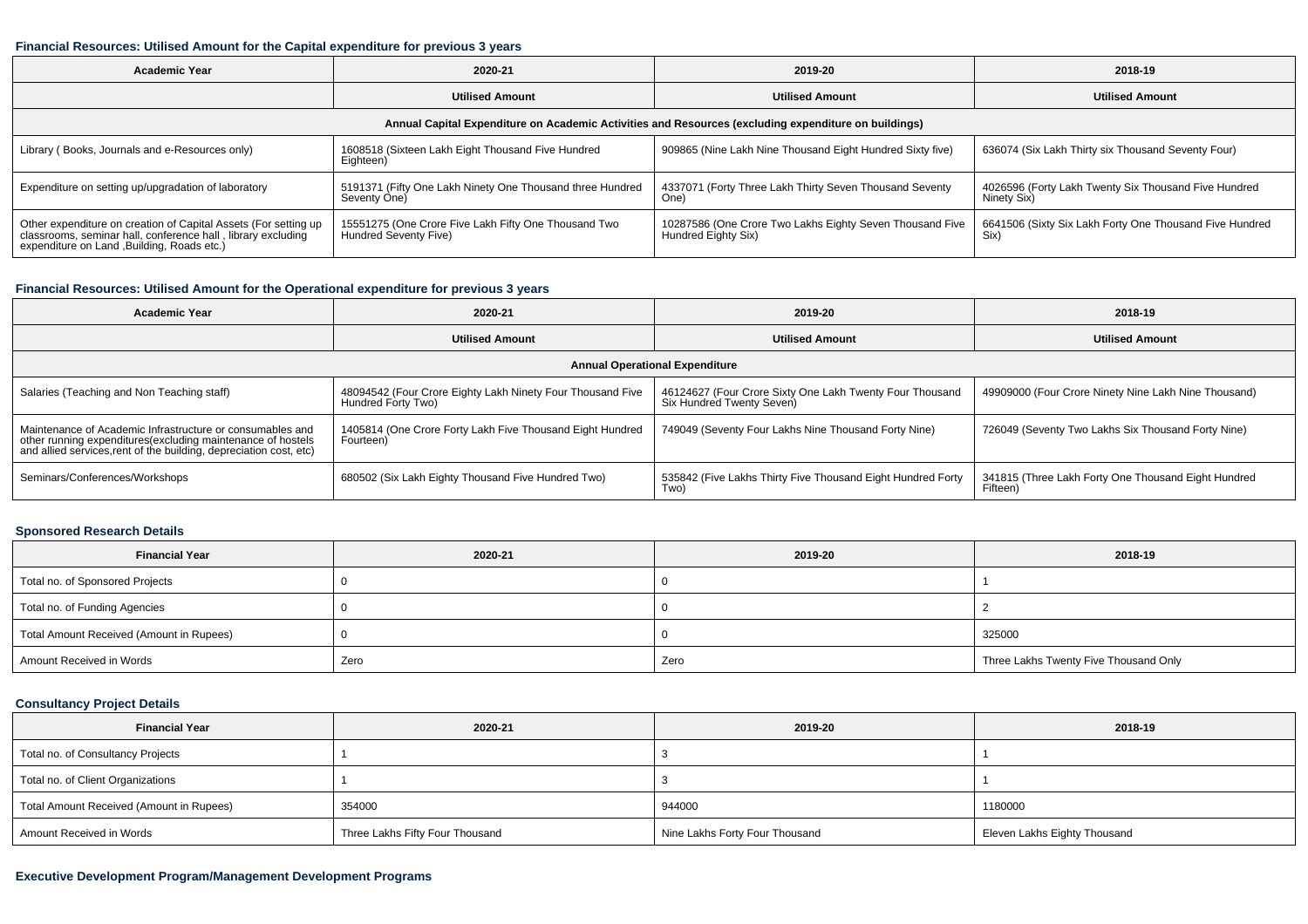| <b>Financial Year</b>                                                             | 2020-21 | 2019-20                                       | 2018-19                                      |  |
|-----------------------------------------------------------------------------------|---------|-----------------------------------------------|----------------------------------------------|--|
| Total no. of Executive Development Programs/ Management<br>Development Programs   |         |                                               |                                              |  |
| Total no. of Participants                                                         |         | 254                                           | 59                                           |  |
| Total Annual Earnings (Amount in Rupees)(Excluding Lodging<br>& Boarding Charges) |         | 144336                                        | 38440                                        |  |
| Total Annual Earnings in Words                                                    | Zero    | One Lakh Forty Four Thousand Three Thirty Six | Thirty Eight Thousand Four Hundred and Forty |  |

## **PCS Facilities: Facilities of physically challenged students**

| 1. Do your institution buildings have Lifts/Ramps?                                                                                                         | Yes, more than 80% of the buildings |
|------------------------------------------------------------------------------------------------------------------------------------------------------------|-------------------------------------|
| 2. Do your institution have provision for walking aids, including wheelchairs and transportation from one building to another for<br>handicapped students? | Yes                                 |
| 3. Do your institution buildings have specially designed toilets for handicapped students?                                                                 | Yes, more than 80% of the buildings |

## **Faculty Details**

| Srno           | <b>Name</b>                  | Age | Designation                                         | Gender | Qualification | <b>Experience (In</b><br>Months) | <b>Currently working</b><br>with institution? | <b>Joining Date</b> | <b>Leaving Date</b>      | <b>Association type</b> |
|----------------|------------------------------|-----|-----------------------------------------------------|--------|---------------|----------------------------------|-----------------------------------------------|---------------------|--------------------------|-------------------------|
| $\overline{1}$ | Dr Lalitya Vir<br>Srivastava | 50  | Dean / Principal /<br>Director / Vice<br>Chancellor | Male   | Ph.D          | 190                              | Yes                                           | 09-07-2012          | $-$                      | Regular                 |
| $\overline{2}$ | Dr Shweta Batra              | 35  | Associate Professor                                 | Female | Ph.D          | 168                              | Yes                                           | 06-08-2012          | $\mathbf{u}$             | Regular                 |
| 3              | Dr Kavita Khurana            | 44  | <b>Assistant Professor</b>                          | Female | Ph.D          | 228                              | Yes                                           | 07-07-2016          | ۰.                       | Regular                 |
| $\overline{4}$ | Dr Maroof Ahmad<br>Mir       | 41  | Associate Professor                                 | Male   | Ph.D          | 168                              | Yes                                           | 15-03-2016          | $\overline{\phantom{a}}$ | Regular                 |
| 5              | Dr Sunita Verma              | 35  | Associate Professor                                 | Female | Ph.D          | 180                              | Yes                                           | 06-08-2012          | $\overline{\phantom{a}}$ | Regular                 |
| 6              | Vinod Kumar Dhar             | 45  | <b>Assistant Professor</b>                          | Male   | PGDM          | 264                              | Yes                                           | 20-09-2017          | $\sim$                   | Regular                 |
| $\overline{7}$ | Dr Veenu Arora               | 49  | Associate Professor                                 | Female | Ph.D          | 180                              | Yes                                           | 15-06-2016          | $\overline{\phantom{a}}$ | Regular                 |
| 8              | <b>Bushra</b>                | 37  | <b>Assistant Professor</b>                          | Female | <b>MBA</b>    | 156                              | Yes                                           | 29-07-2019          | $\overline{\phantom{a}}$ | Regular                 |
| 9              | Dr Mohd Abdul Moid           | 33  | <b>Assistant Professor</b>                          | Male   | Ph.D          | 37                               | Yes                                           | 24-05-2019          | $\overline{\phantom{a}}$ | Regular                 |
| 10             | Dr Swati Bhatia              | 43  | <b>Assistant Professor</b>                          | Female | Ph.D          | 198                              | Yes                                           | 24-01-2020          | $\overline{\phantom{a}}$ | Regular                 |
| 11             | Ms Shipra<br>Srivastava      | 37  | <b>Assistant Professor</b>                          | Female | <b>MBA</b>    | 180                              | Yes                                           | 24-01-2020          | --                       | Regular                 |
| 12             | Mr Sanjeev Sharma            | 39  | <b>Assistant Professor</b>                          | Male   | <b>PGDM</b>   | 132                              | Yes                                           | 16-09-2019          | ۰.                       | Regular                 |
| 13             | Dr Rachita Kapoor            | 31  | <b>Assistant Professor</b>                          | Female | Ph.D          | 24                               | Yes                                           | 22-09-2021          | $\overline{\phantom{a}}$ | Regular                 |
| 14             | Dr Aakanksha<br>Kishore      | 32  | <b>Assistant Professor</b>                          | Female | Ph.D          | 20                               | Yes                                           | 20-12-2020          | $-$                      | Regular                 |
| 15             | Garima Malhotra              | 27  | <b>Assistant Professor</b>                          | Female | M.A           | 61                               | Yes                                           | 20-08-2020          | $\mathbf{u}$             | Regular                 |
| 16             | Madhur Oza                   | 32  | <b>Assistant Professor</b>                          | Male   | PGDM          | 137                              | Yes                                           | 13-09-2021          | $\mathbf{u}$             | Regular                 |
| 17             | Preeta R Sivaraman           | 46  | <b>Assistant Professor</b>                          | Female | <b>MCA</b>    | 192                              | Yes                                           | 09-01-2020          | $\overline{a}$           | Regular                 |
| 18             | Shivali Verma                | 26  | <b>Assistant Professor</b>                          | Female | M.A           | 6                                | Yes                                           | 06-11-2020          | $\mathbf{u}$             | Regular                 |